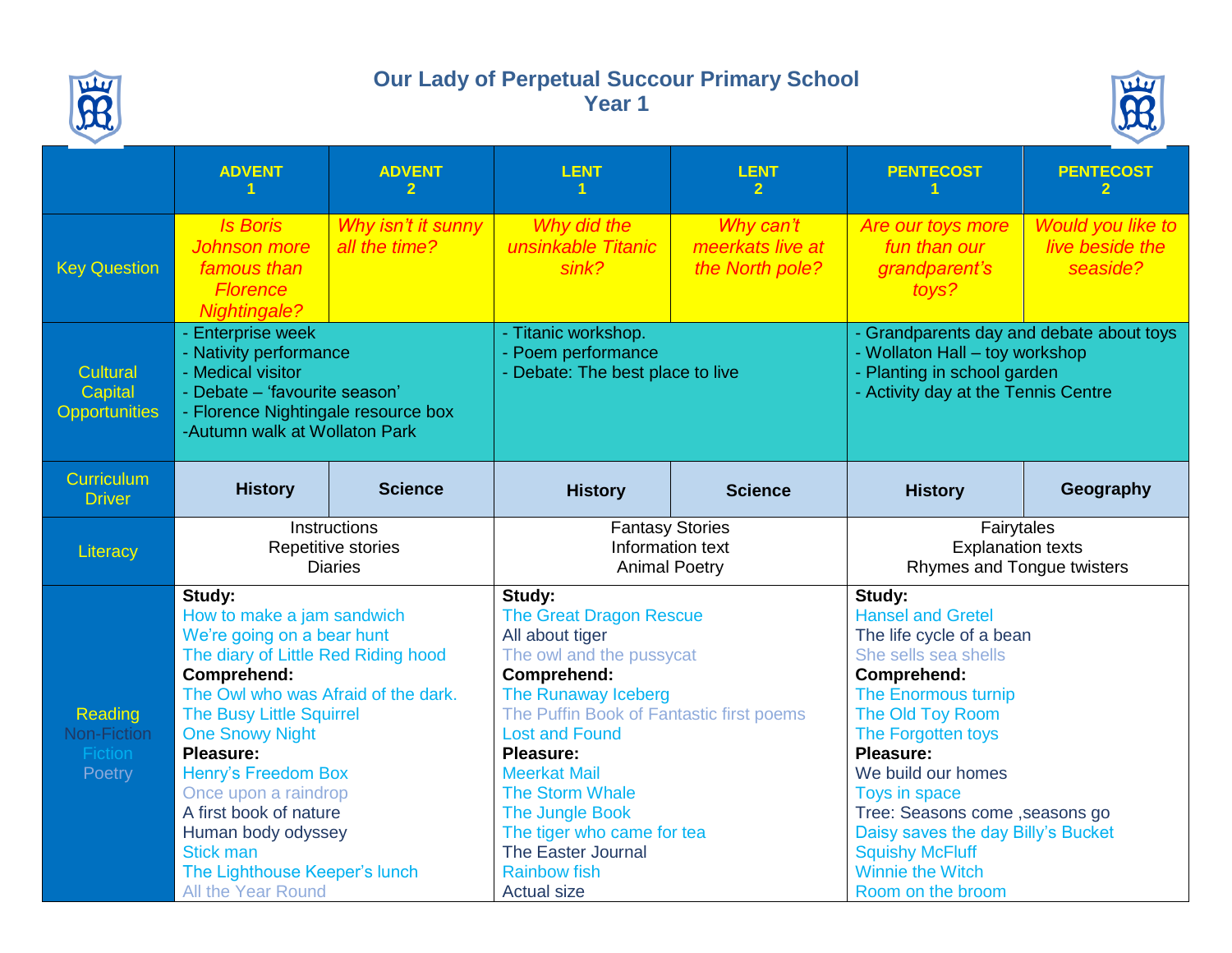| <b>Phonics</b> | Phase 3<br>Vowel digraphs:<br>ai, ee, igh, oa, oo,<br>ar, or, ur, ow, oi,<br>ear, air, ure, er<br>Tricky words: he,<br>she, we, me, be,<br>was, you, they,<br>all, are, my, her | Phase 4:<br>CCVC words e.g.<br>went, help, just.<br>CVCC words e.g.<br>bath, wash, kick.<br>CCVCC words e.g.<br>chest, theft, chimp<br>Multi-syllabic<br>words: windmill,<br>softest, pondweed.<br>Tricky words:<br>said, have, like, so,<br>do, some, come,<br>were, there, little,<br>one, when, out,<br>what | <b>Phase 5: children</b><br>Phase 5 continued:<br>children will learn<br>will learn more<br>phonemes and<br>more phonemes and<br>graphemes including<br>graphemes including<br>ay, ou, ie, ea, oy, ir,<br>ew, oe, au, ey, a-e,<br>ue, aw, wh, ph<br>e-e, i-e, o-e, u-e<br>Alternative<br>Split vowels e.g<br>pronunciations e.g.<br>a_e i_e<br>ea in tea, head and<br>Alternative<br>break.<br>pronunciations e.g.<br>ea in tea, head and<br>Tricky words and<br>flashcard sight<br>break.<br>vocabulary<br>Tricky words and<br>flashcard sight<br>vocabulary:<br>oh, their, people, Mr,<br>Mrs, looked, called,<br>asked, could |                                              | Revision of Phase 3, 4 and 5 phonemes<br>Preparation for phonics screening<br>Practice application of all phases within<br>sentence writing and error spotting games<br>and activities. |                                                              |  |
|----------------|---------------------------------------------------------------------------------------------------------------------------------------------------------------------------------|-----------------------------------------------------------------------------------------------------------------------------------------------------------------------------------------------------------------------------------------------------------------------------------------------------------------|----------------------------------------------------------------------------------------------------------------------------------------------------------------------------------------------------------------------------------------------------------------------------------------------------------------------------------------------------------------------------------------------------------------------------------------------------------------------------------------------------------------------------------------------------------------------------------------------------------------------------------|----------------------------------------------|-----------------------------------------------------------------------------------------------------------------------------------------------------------------------------------------|--------------------------------------------------------------|--|
| <b>SPAG</b>    | Ready to write<br>Punctuating<br>sentences                                                                                                                                      | Word classes<br><b>Capital letters</b>                                                                                                                                                                                                                                                                          | Conjunctions<br><b>Exclamations</b>                                                                                                                                                                                                                                                                                                                                                                                                                                                                                                                                                                                              | Singular and plural<br>Capital letters 2     | Questions<br>Prefixes                                                                                                                                                                   | <b>Suffixes</b><br>Sequencing<br>sentences                   |  |
| <b>Maths</b>   | Place Value<br>Shape<br>l o<br>(within 10)<br>Place Value<br>l o<br>Addition and<br>(within 20)<br>$\bullet$<br>Subtraction<br>(within 10)                                      |                                                                                                                                                                                                                                                                                                                 | Addition and<br>Subtraction<br>(within 20)<br><b>Place Value</b><br>(within 50)                                                                                                                                                                                                                                                                                                                                                                                                                                                                                                                                                  | Length and<br>Height<br>Weight and<br>Volume | Multiplication and<br><b>Division</b><br><b>Fractions</b><br>$\bullet$<br>Position and<br>$\bullet$<br>direction                                                                        | Place value<br>$\bullet$<br>(within $100$ )<br>Money<br>Time |  |
| R.E.           | Family<br>Judaism                                                                                                                                                               | <b>Baptism</b><br>Waiting                                                                                                                                                                                                                                                                                       | Special people<br>Meals                                                                                                                                                                                                                                                                                                                                                                                                                                                                                                                                                                                                          | Change                                       | Holydays<br><b>Being Sorry</b>                                                                                                                                                          | <b>Neighbours</b><br>Sikhism                                 |  |
| <b>Science</b> | <b>Humans</b><br>Seasonal changes (Autumn/Winter)                                                                                                                               |                                                                                                                                                                                                                                                                                                                 | Animals<br>Seasonal changes                                                                                                                                                                                                                                                                                                                                                                                                                                                                                                                                                                                                      |                                              | <b>Materials</b><br>Plants<br>Seasonal changes (Spring/Summer)                                                                                                                          |                                                              |  |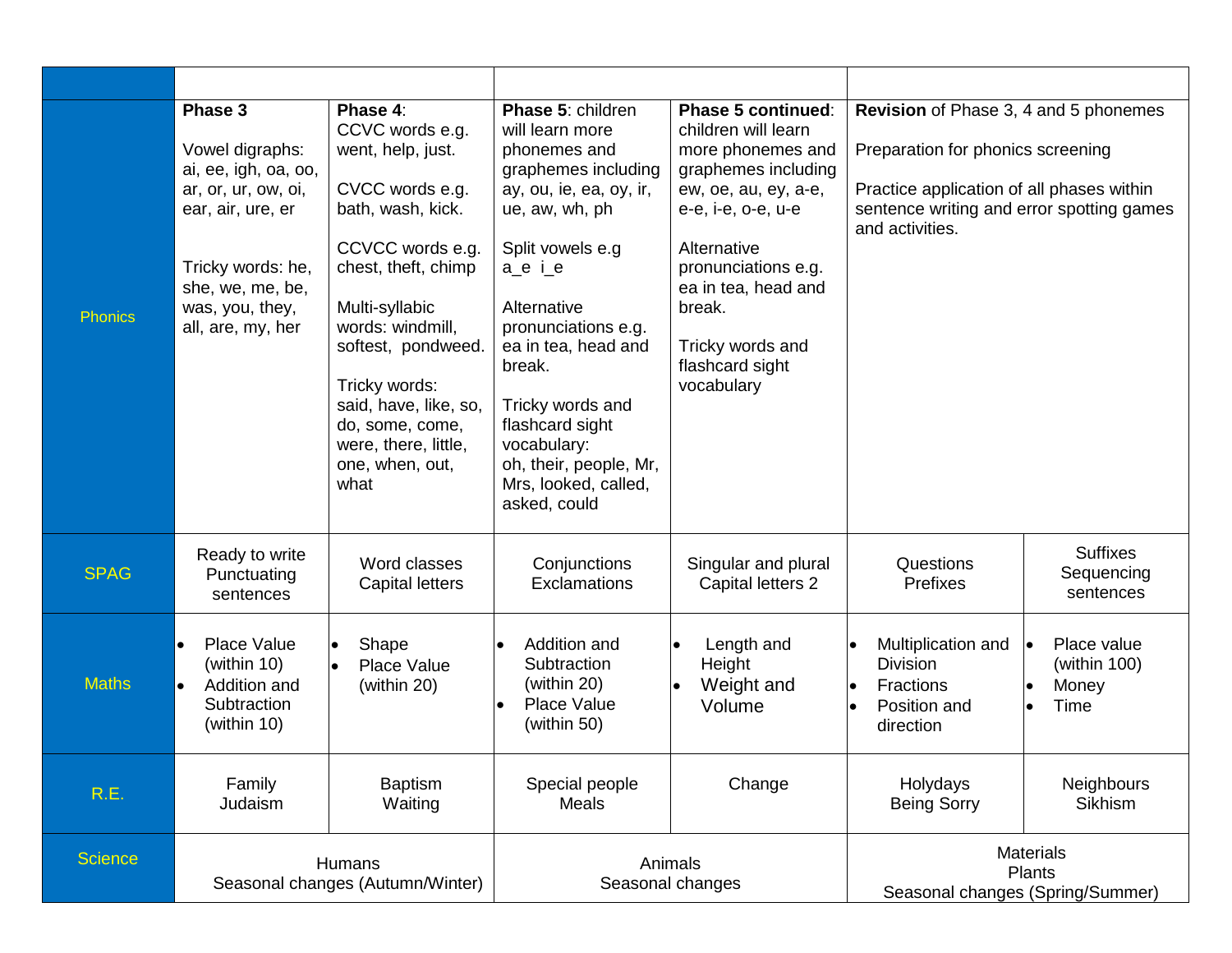| <b>History</b> | Famous people: Florence Nightingale                                                                                                      |                                                                                                                                    | <b>Beyond Living</b><br>Memory $-$ The<br><b>Titanic</b>                                                                                   |                                                                                                                                                            | Living Memory -<br>Toys                                                                                                                                |                                                                                                                                                    |
|----------------|------------------------------------------------------------------------------------------------------------------------------------------|------------------------------------------------------------------------------------------------------------------------------------|--------------------------------------------------------------------------------------------------------------------------------------------|------------------------------------------------------------------------------------------------------------------------------------------------------------|--------------------------------------------------------------------------------------------------------------------------------------------------------|----------------------------------------------------------------------------------------------------------------------------------------------------|
| Geography      |                                                                                                                                          |                                                                                                                                    |                                                                                                                                            | Features of Hot and<br>Cold places                                                                                                                         |                                                                                                                                                        | The Seaside                                                                                                                                        |
| Art            | History of<br>Portraits up to<br>Pop Art<br>Van Gogh,<br>Lichtenstein<br>People who help<br>us from long ago.<br>How we show<br>feelings |                                                                                                                                    | 2D to 3D Sculptures<br>Henry Moore, Caro<br>Kapoor, Hepworth<br>Design a sea<br>creature sculpture<br>for display on the<br><b>Titanic</b> |                                                                                                                                                            |                                                                                                                                                        | <b>Take one picture-</b><br>Seascapes and<br>Coastal features -<br>natural and man<br>made<br>The Blue Ship-<br>Alfred Wallis and<br>J.M.W. Turner |
| <b>D&amp;T</b> |                                                                                                                                          | Moving pictures,<br>mechanisms-<br>Storybooks for<br>seasons and<br>weather change<br>Hinge, levers,<br>sliders, turning<br>wheels |                                                                                                                                            | Structures - making<br>animal homes and<br>habitats using<br>suitable natural and<br>manmade materials<br>A home for me and<br>a habitat for a<br>creature | Textiles -<br>Investigating toys<br>and puppets, their<br>changes in<br>construction over<br>time<br>Design, construct,<br>evaluate a simple<br>puppet |                                                                                                                                                    |
| <b>Music</b>   | Hey you!                                                                                                                                 | Rhythm in the way<br>we walk and the<br>banana rap                                                                                 | In the groove                                                                                                                              | Round and round                                                                                                                                            | Your imagination                                                                                                                                       | Reflect, rewind and<br>replay                                                                                                                      |
| <b>PSHE</b>    | Learn to love,<br>Love to Learn<br>Science (body<br>part names)                                                                          | Feelings, friends<br>and friendships<br>Special people                                                                             | Healthy me!                                                                                                                                | I'm growing and<br>changing                                                                                                                                | Safety in the real<br>world                                                                                                                            | Safety in the Virtual<br>world                                                                                                                     |
| PE             | <b>Dance</b> – creative,<br>link stories - Stick<br>man and we're<br>going on a bear<br>hunt                                             | Dance $-$ creative $-$<br>Link to the seasons                                                                                      | <b>Gymnastics -</b><br>balance, jump, roll,<br>travel and swing on<br>apparatus<br><b>Real PE</b>                                          | Real PE Unit 5 -<br>Ball skills - throwing<br>and catching and<br>ball control                                                                             | <b>Sending and</b><br>receiving-Football<br>and/or Tennis                                                                                              | Athletics -<br>Throw/jump/run<br>and PB's<br><b>REAL PE - Agility</b><br>- ball chasing                                                            |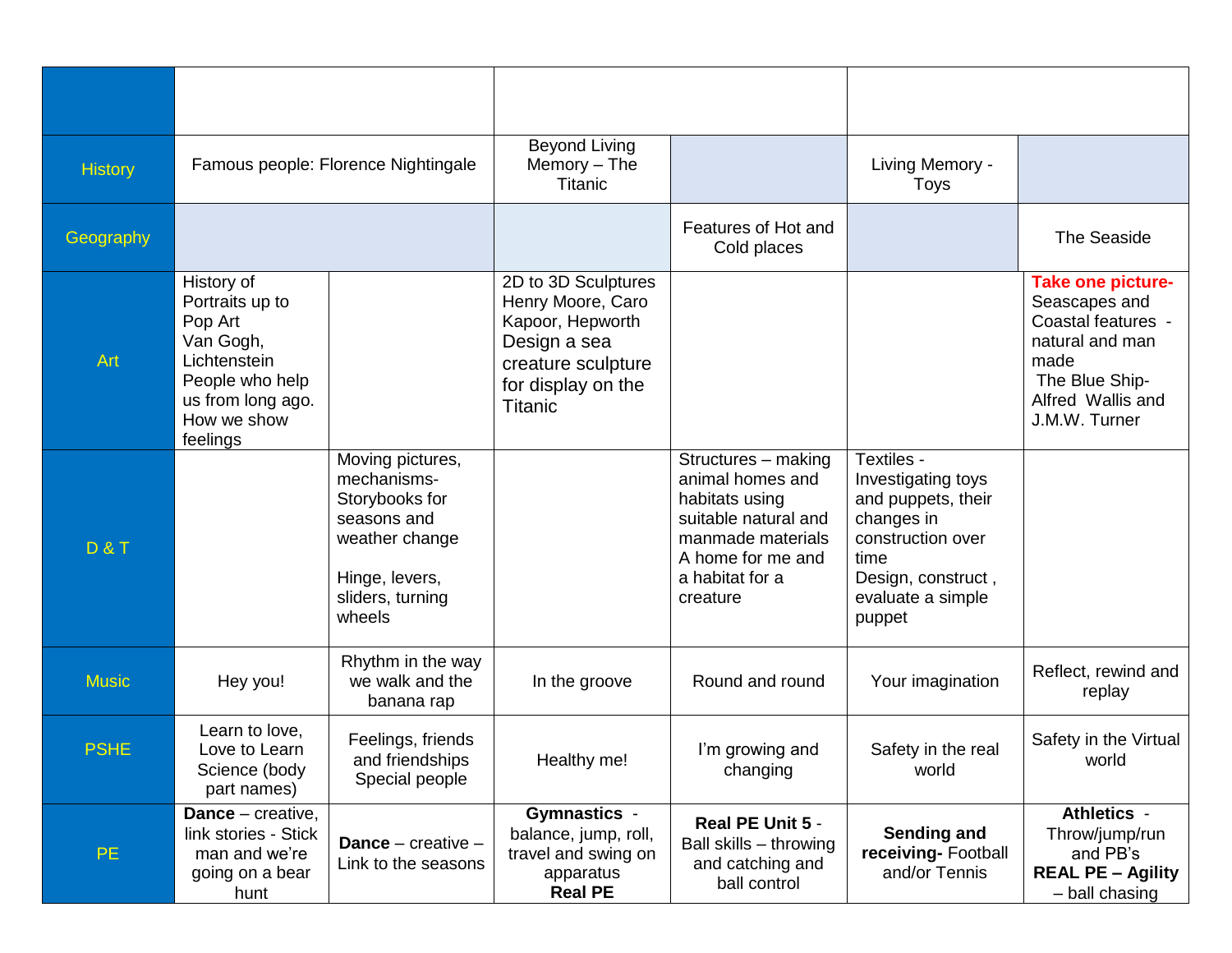|           | <b>REAL PE-Unit 1</b>   |                   | coordination with       | <b>Cricket</b> – 'Chance to | Gymnastics $-$     | Also: Sports Day          |
|-----------|-------------------------|-------------------|-------------------------|-----------------------------|--------------------|---------------------------|
|           | Floor movement          |                   | equipment               | shine' programme            | sequences on mats  | Practice                  |
|           | patterns-               |                   |                         |                             | and benches        | <b>Trip to the Tennis</b> |
|           | hop/jump/side           |                   |                         |                             |                    | <b>Centre</b>             |
|           | step/hopscotch          |                   |                         |                             |                    |                           |
|           | <b>Digital Literacy</b> |                   |                         |                             |                    |                           |
|           |                         | <b>ICT</b>        |                         |                             |                    |                           |
|           | Create an               |                   |                         |                             |                    |                           |
|           | acceptable use          | Begin to do       |                         |                             |                    | Computer science          |
|           | policy for use of       | simple web        | <b>Digital Literacy</b> |                             |                    |                           |
|           | computers and           | searches, on      | <b>Bitesize</b>         | <b>ICT</b>                  |                    | Bee bots $-$              |
|           | ipads.                  | desktop, based    | discussion-             |                             |                    | station teaching          |
|           | How might               | on topic.         |                         | Hot and cold quiz           | Computer science   | using places              |
|           | these differ to         |                   | How do you take         | alongside identify          |                    | linked to topic.          |
|           | rules Florence          | Look at images    | care of your            | the device. E.g.            | Code.org           |                           |
|           | Nightingale             | and videos and    | personal                | Answer 1 its hot on a       | Starter: pretend   |                           |
| Computing | had?                    | categorise good   | information?            | desktop.                    | robot instrument   |                           |
|           | Computer                | or bad digital    | Hand print with         |                             | Rock               |                           |
|           | science                 | content.          | trusted adults we       | Create a branching          | band project for 2 |                           |
|           |                         |                   | can tell.               | database using              | session.           |                           |
|           | Unplugged:              | Search on an      |                         | yes/no questions            |                    | <b>Digital Literacy</b>   |
|           | Program a               | iPad for images   |                         | on iPad.                    |                    |                           |
|           | person                  | of a character    | E-safety day            |                             |                    | Knowing not all           |
|           |                         | and identify good | activities.             |                             |                    | information is            |
|           | Potato Man              | images and bad    |                         |                             |                    | reliable.                 |
|           | Activity                | images.           |                         |                             |                    |                           |
|           |                         |                   |                         |                             |                    |                           |
|           | Code. Org               |                   |                         |                             |                    |                           |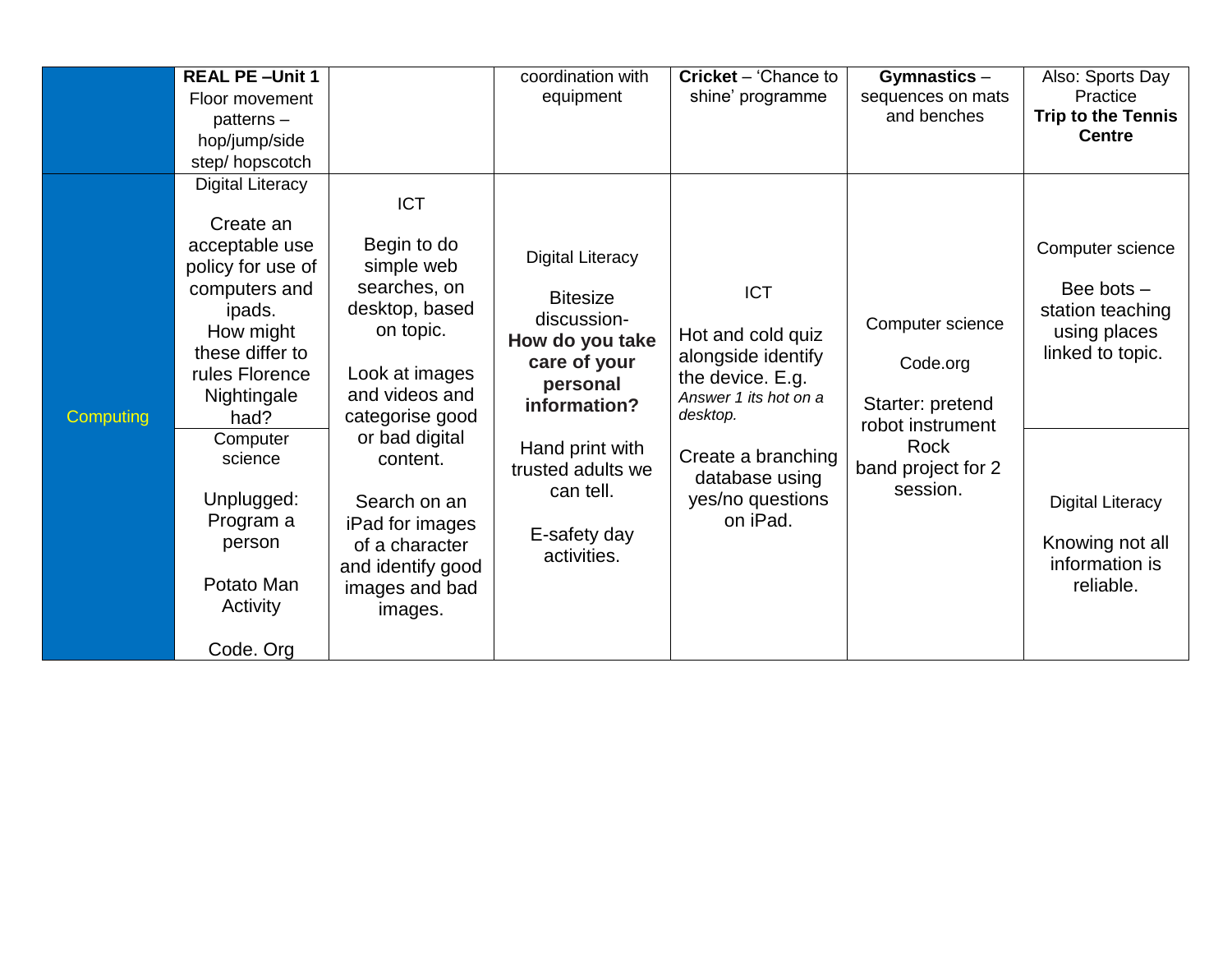|             | 8:45<br>$\sim$<br>9:00                                                            | $9:00 - 9:15$<br><b>RS</b><br><i>interventions</i> | 9:15-10:15<br>Teacher input<br>followed by focus<br>groups/provision<br>based learning | 10:15<br>10:30 | $10:30 -$<br>10:50  |          | $10:50 - 11:35$               | 11:45<br>12:45 | 12:45-<br>1pm             | $1 - 2:05$<br>Teacher input<br>followed by<br>focus.<br>groups/provisi<br>on based<br>learning | $2:10-$<br>2:20 | $2:20 - 3:00$                        | $3:00 -$<br>3:15              |
|-------------|-----------------------------------------------------------------------------------|----------------------------------------------------|----------------------------------------------------------------------------------------|----------------|---------------------|----------|-------------------------------|----------------|---------------------------|------------------------------------------------------------------------------------------------|-----------------|--------------------------------------|-------------------------------|
| Mon         | skills/dough<br>fine motor                                                        | Whole School<br>Assembly                           | <b>Maths</b>                                                                           |                | Phonics             | Literacy |                               |                | Vocab<br>lab              | Science                                                                                        |                 | Science                              | Whole<br>class<br>story       |
| Tue:        | $rac{1}{\sqrt{2}}$<br>spelling,                                                   | 9:00-9:30<br><b>Shared reading</b>                 | PPA-Art/Design<br>SF.                                                                  |                | PPA - Art/Design SF |          | $11:15 -$<br>11:35<br>Phonics |                | Vocab<br>lab              | PE.<br>JW.<br>interventions                                                                    |                 | Collective worship<br>(Led by JW)    | <b>Woole</b><br>dass<br>story |
| <b>Wed</b>  | 1:1 readers (RS                                                                   | $9:00 - 9:90$<br><b>Shared reading</b>             | 9:30-10:15<br>Maths                                                                    | Break          | <b>Phonics</b>      | Literacy |                               | Lunch time     | ERIC.<br>(1:1<br>readers) | RE.<br>JW<br>interventions                                                                     | Break           | RE<br><b>JW</b> interventions        | Whole<br>class<br>story       |
| <b>Thur</b> | morning activities either (handwriting,<br>disco, register maths)<br>$\mathbf{I}$ | <b>Shared reading</b>                              | <b>Maths</b>                                                                           |                | <b>Phonics</b>      | Literacy |                               |                | Vocab<br>lab              | Geography/<br>History                                                                          |                 | Geography/History                    | Whole<br>class<br>story       |
| Fri         | Register                                                                          | Spellings test<br>& homework<br>given out          | <b>Maths</b>                                                                           |                | Phonics<br>recap    |          | Literacy                      |                |                           | Music                                                                                          |                 | Special Mention/<br>PSHE fortnightly | Whole<br>class<br>story       |